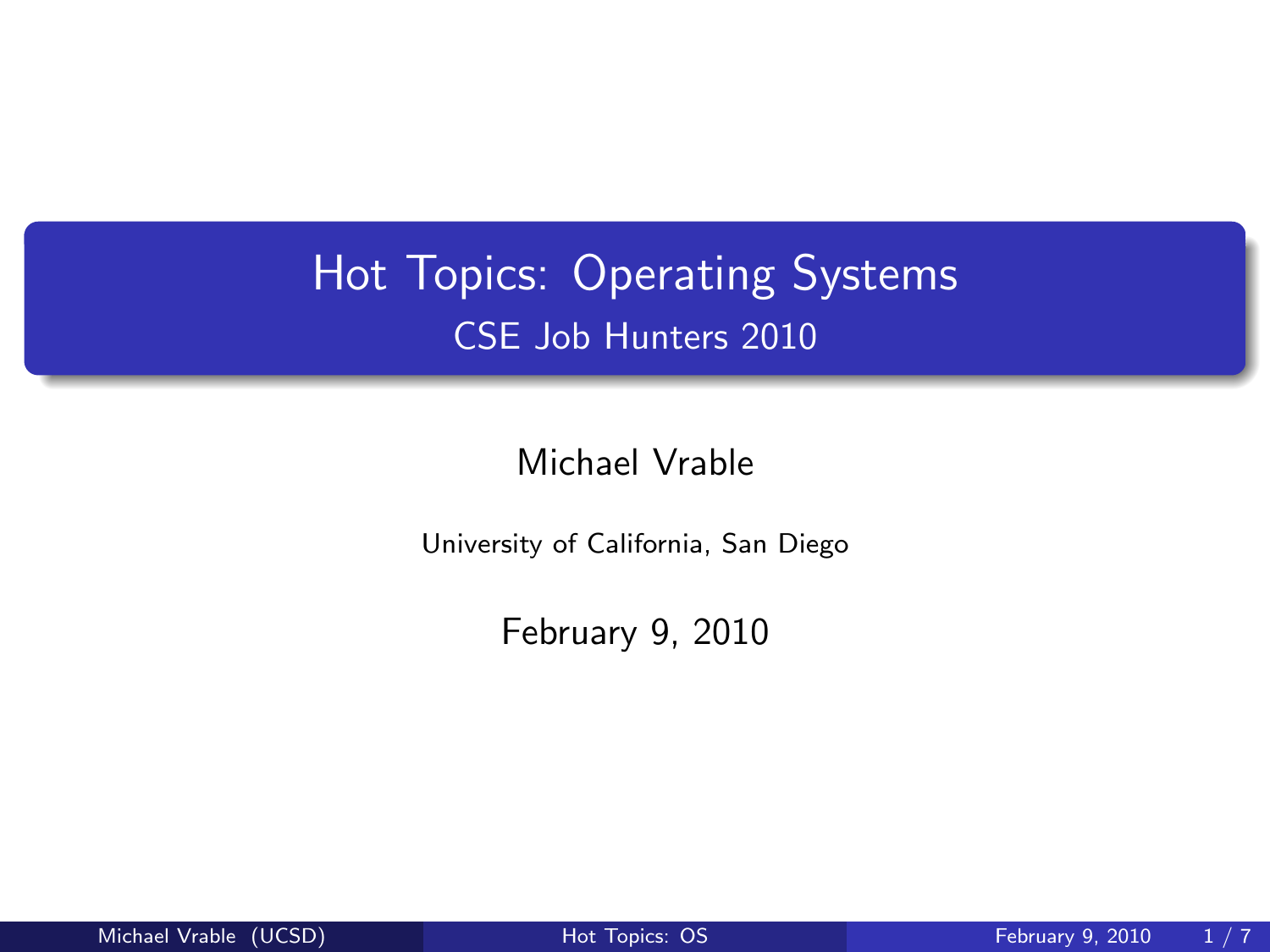- Operating System design
- $\blacktriangleright$  File and storage systems
- $\blacktriangleright$  Reliability/security/fault tolerance
- $\blacktriangleright$  Power efficiency
- $\blacktriangleright$  Systems management
- $\blacktriangleright$  Distributed systems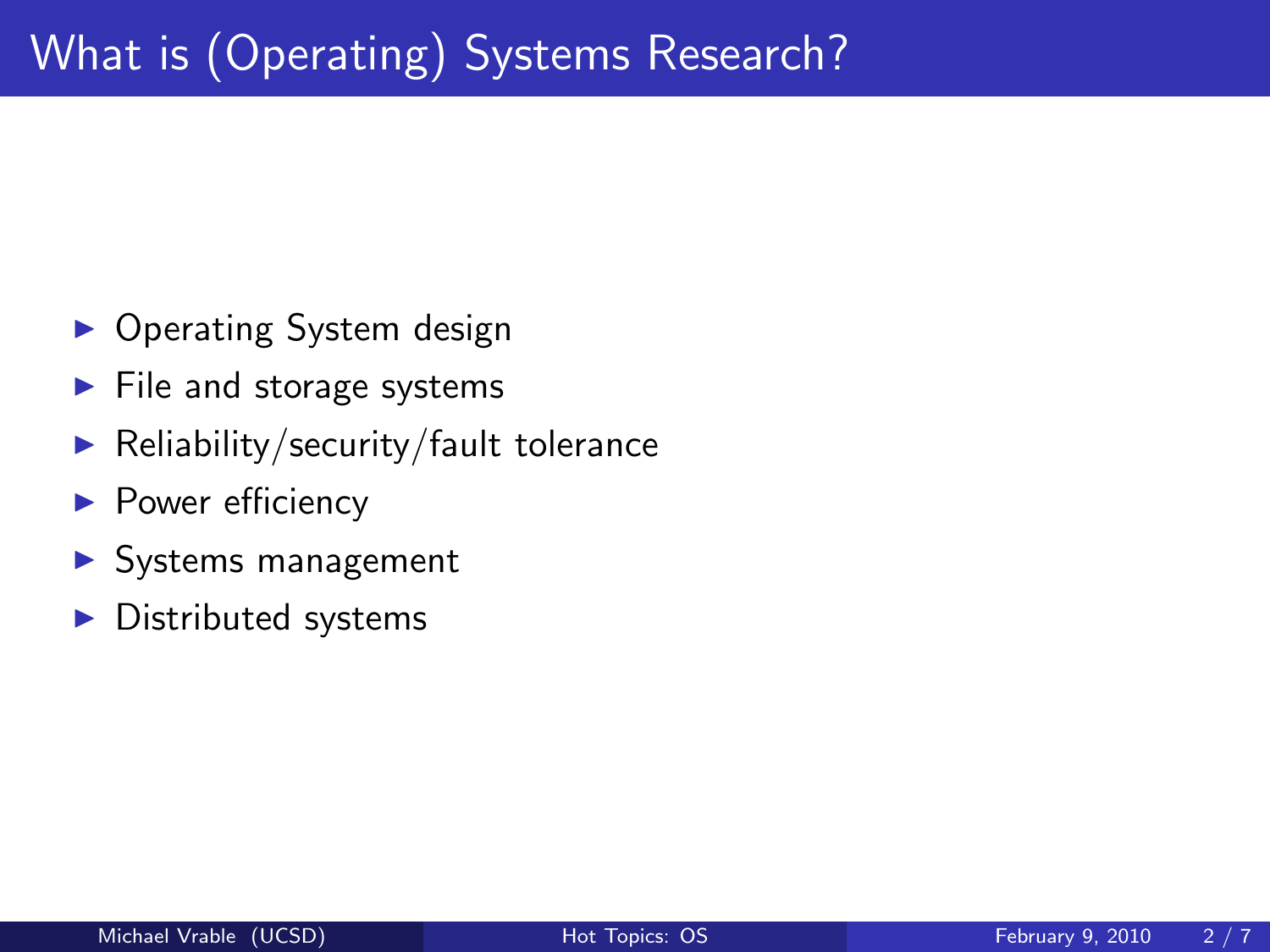$\triangleright$  Software that manages resources, provides infrastructure for other code as it executes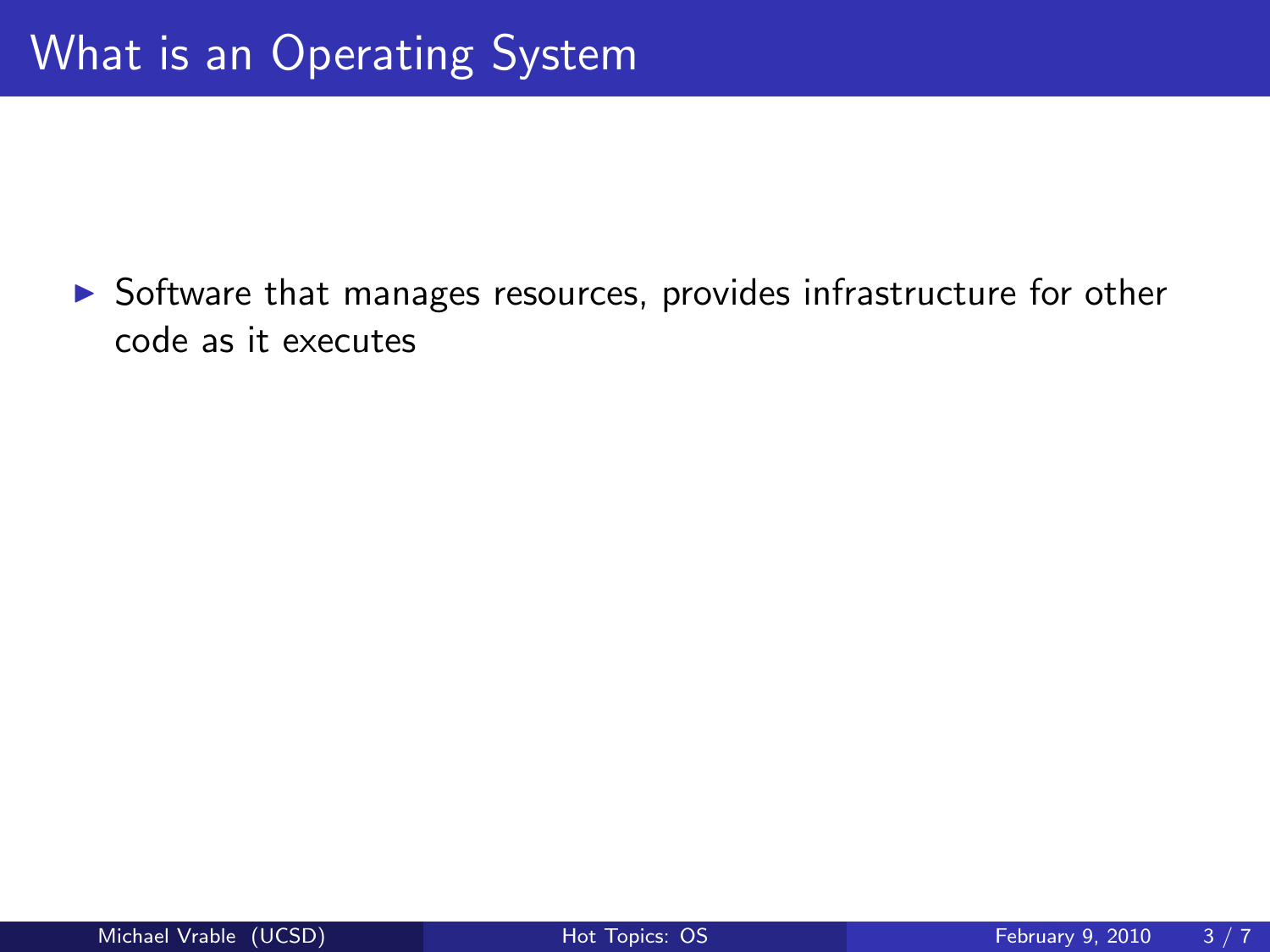- $\triangleright$  Software that manages resources, provides infrastructure for other code as it executes
- $\blacktriangleright$  Traditional operating systems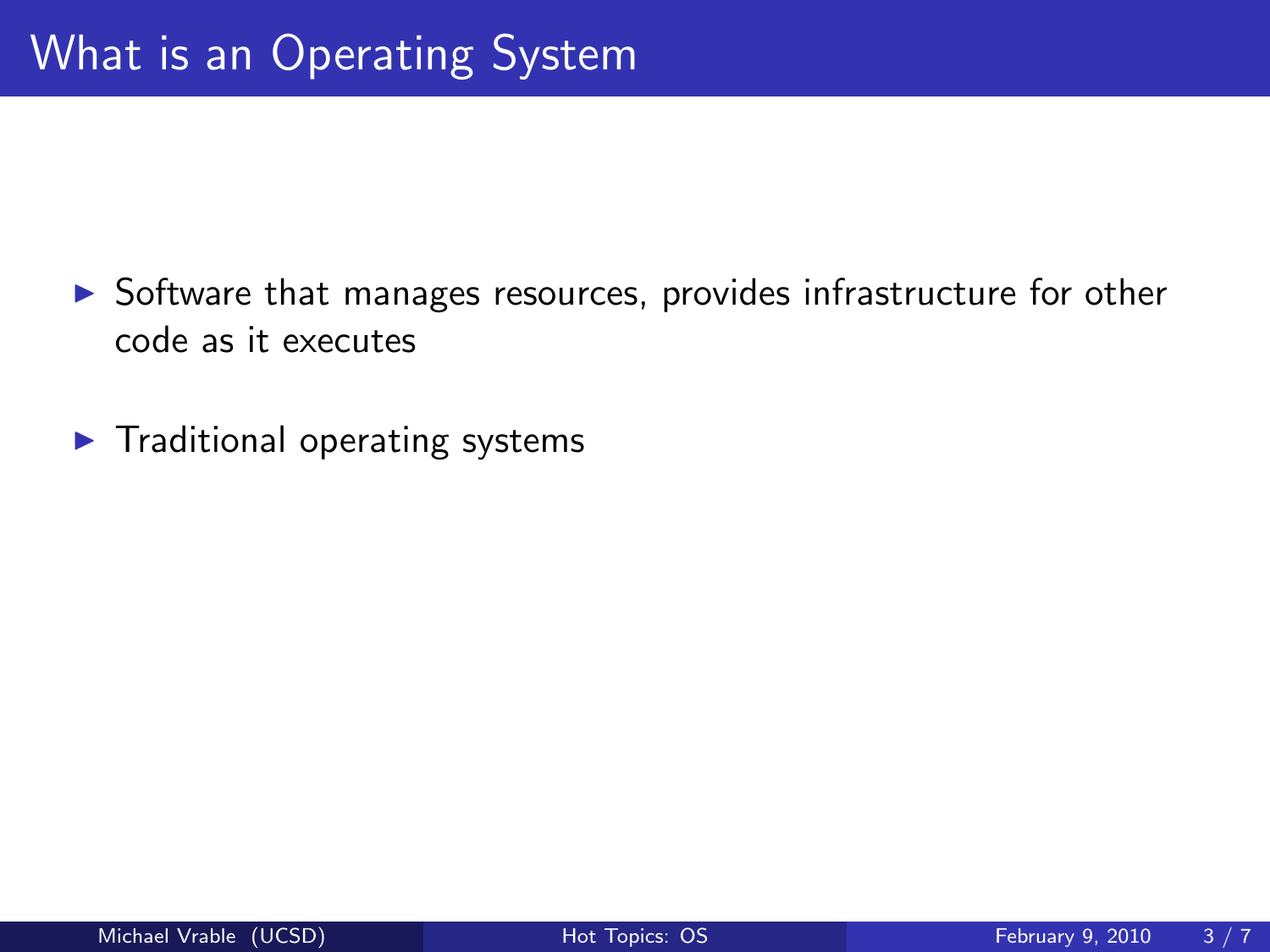- $\triangleright$  Software that manages resources, provides infrastructure for other code as it executes
- $\blacktriangleright$  Traditional operating systems
- $\blacktriangleright$  Virtual machine monitors
- $\blacktriangleright$  Web browsers
- $\blacktriangleright$  Sensor mote OSes
- $\blacktriangleright$  Distributed software layers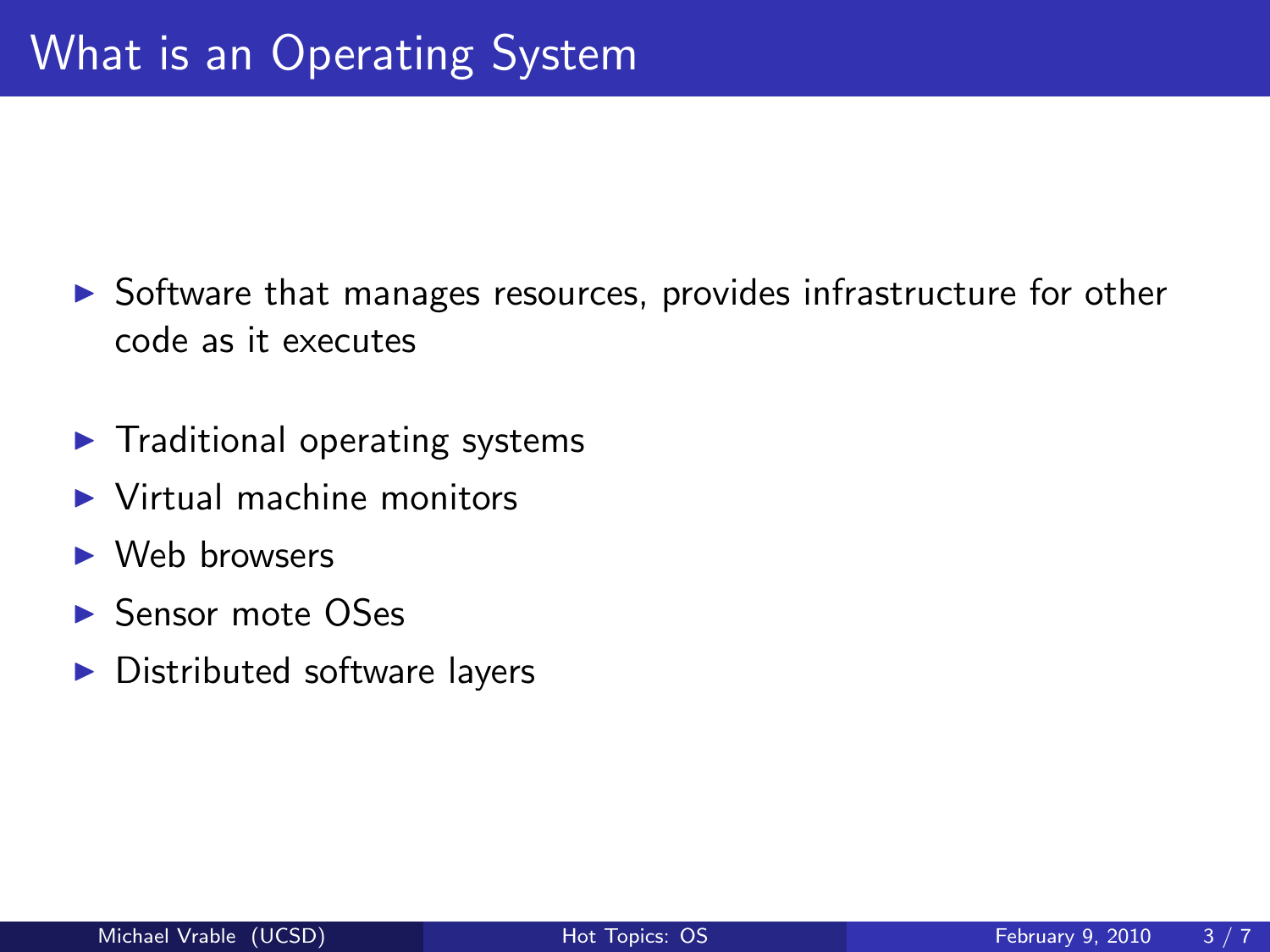- $\triangleright$  Designing OSes for multicore/heterogenous multicore systems
- $\triangleright$  Scalability, especially to datacenter- or Internet-scale
- Reliability: Finding/avoiding bugs, making software more tolerant of failures
- $\triangleright$  Support for debugging production software
- $\triangleright$  New non-volatile storage (flash, PCM)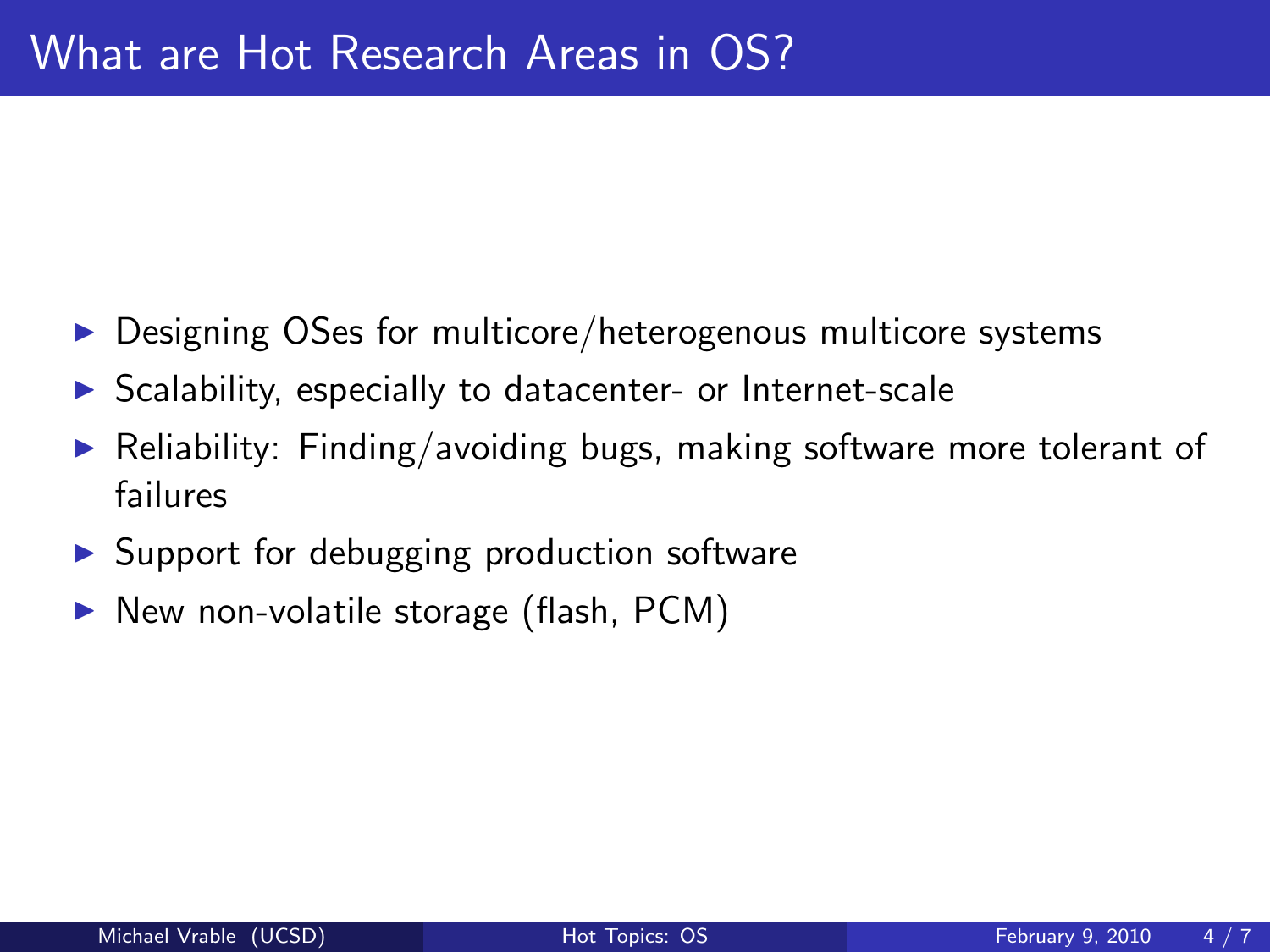- ▶ Google File System (GFS), MapReduce, Chubby, BigTable (Google)
- $\blacktriangleright$  Dynamo (Amazon)
- ▶ DryadLINQ (Microsoft)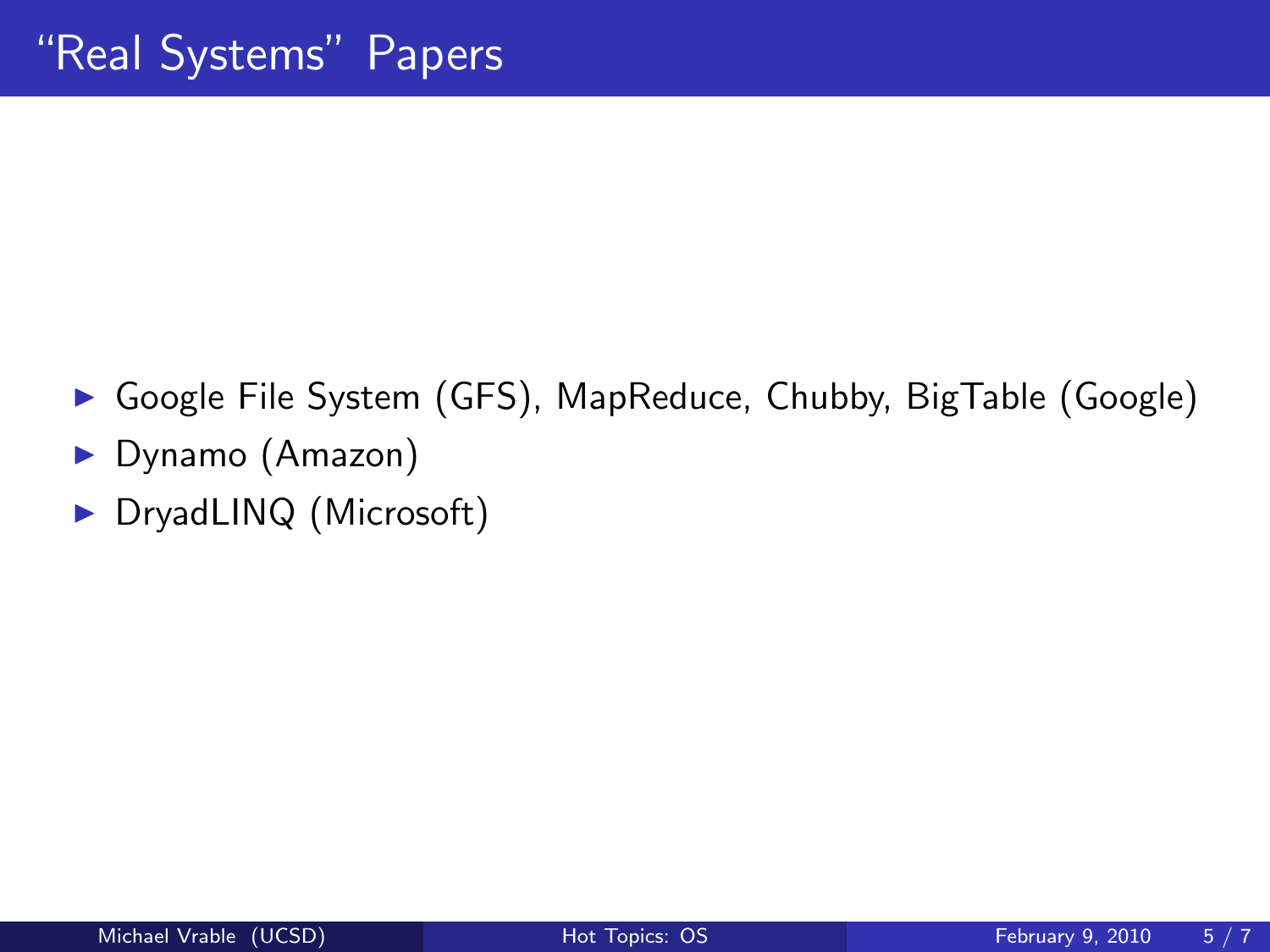▶ FAWN: Fast Array of Wimpy Nodes (CMU)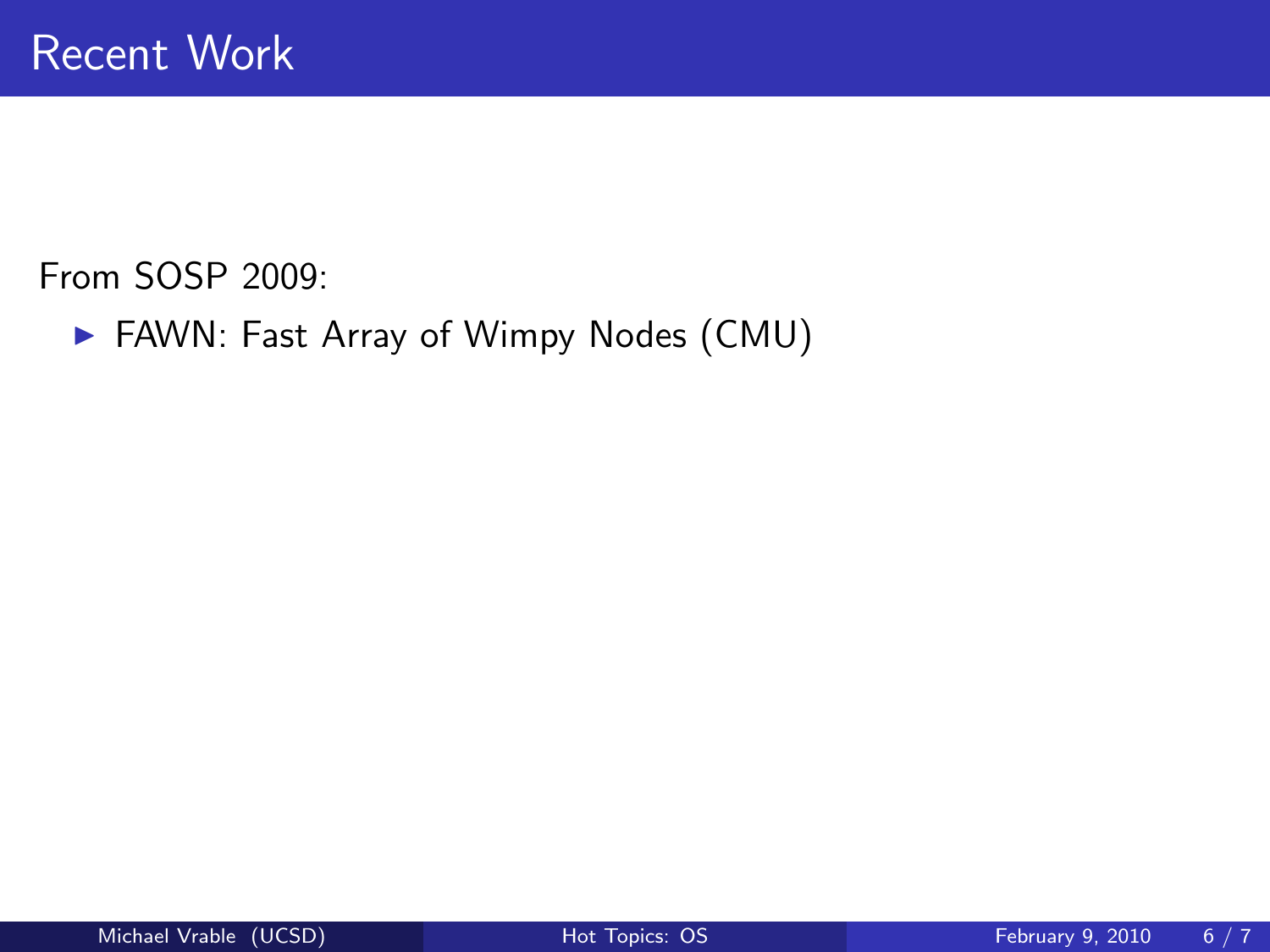- ▶ FAWN: Fast Array of Wimpy Nodes (CMU)
- ▶ RouteBricks (EPFL, Intel Research)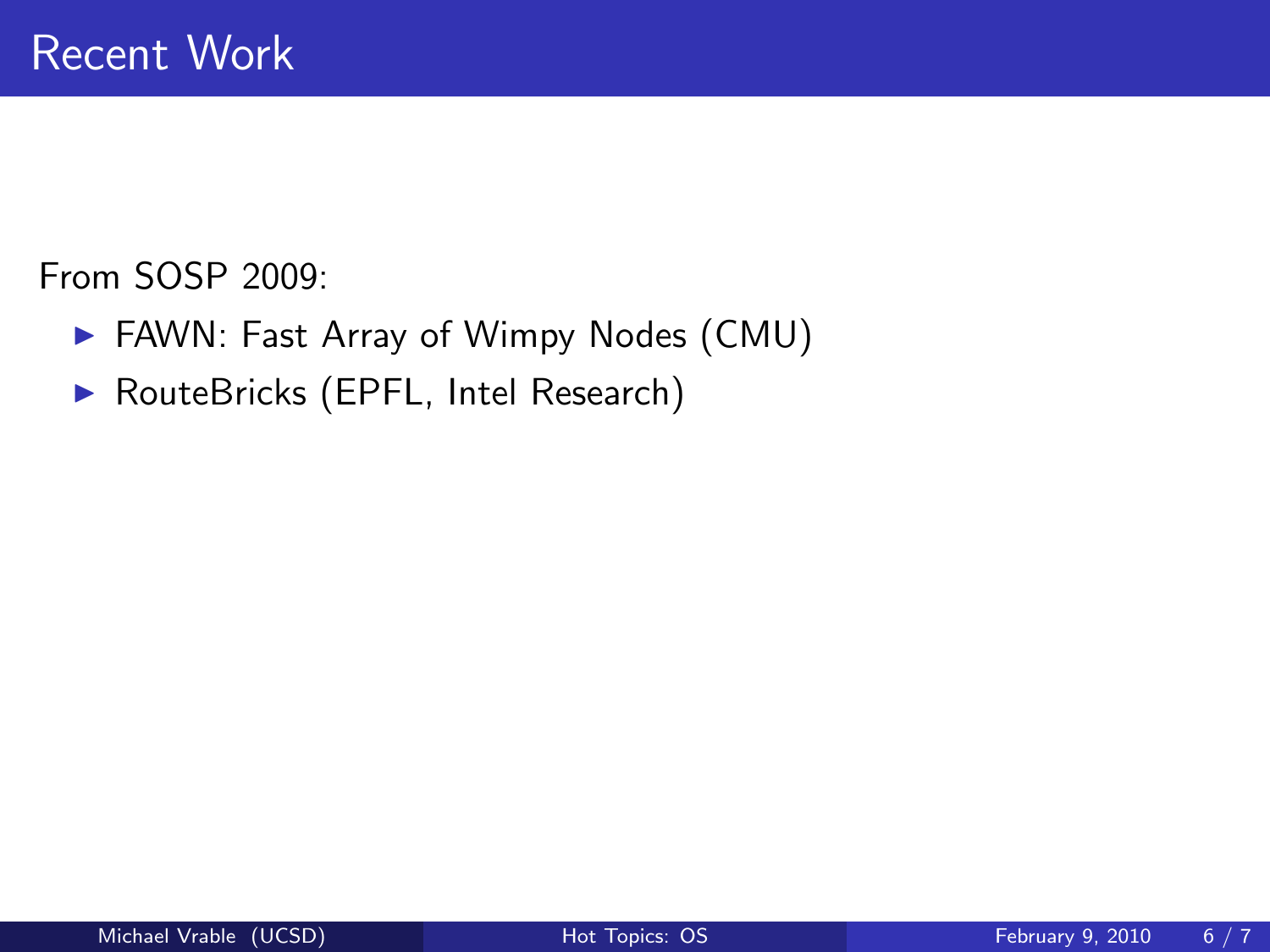- ▶ FAWN: Fast Array of Wimpy Nodes (CMU)
- ▶ RouteBricks (EPFL, Intel Research)
- $\triangleright$  Multikernel (ETH Zurich, MSR Cambridge)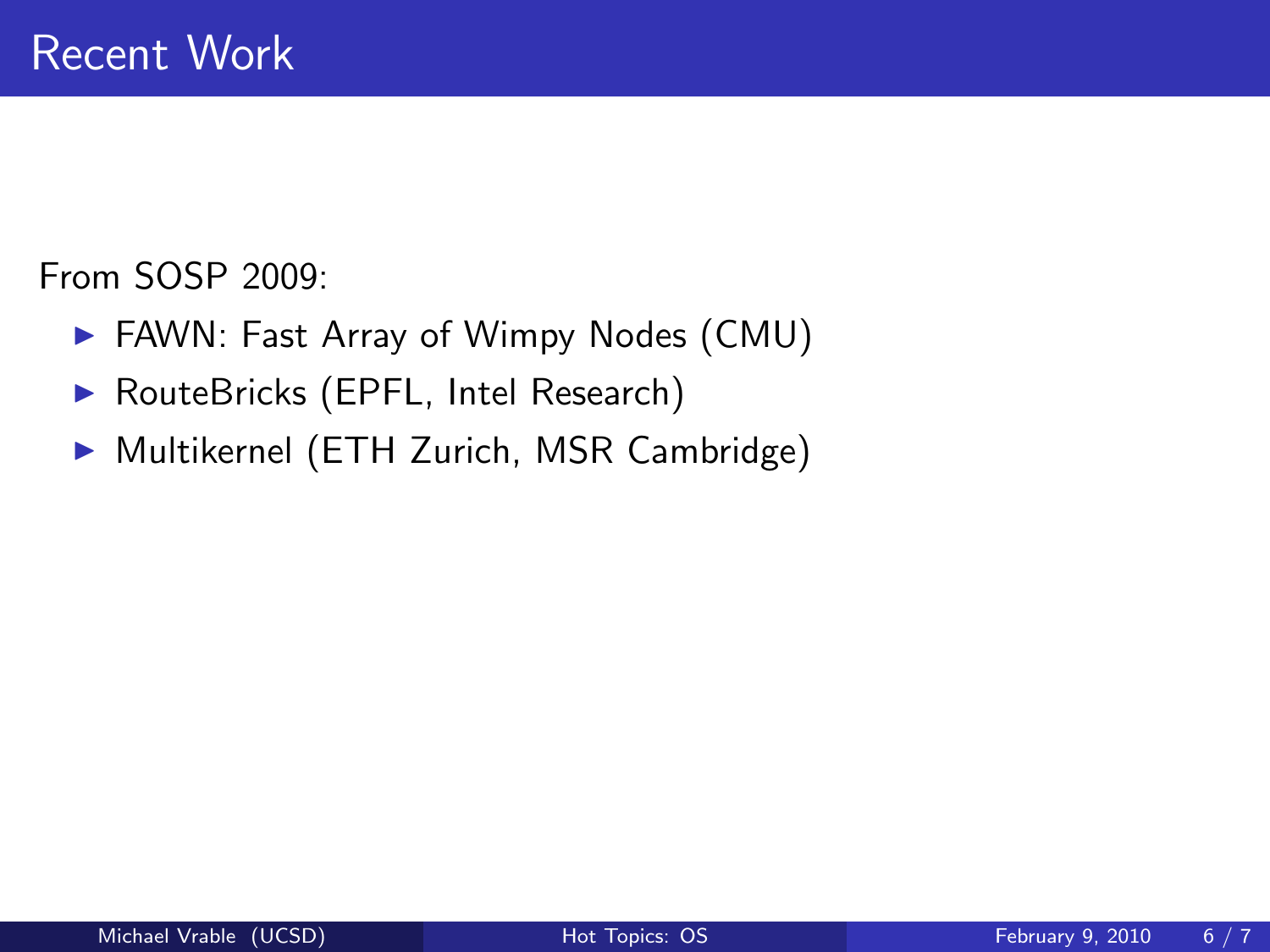- $\blacktriangleright$  FAWN: Fast Array of Wimpy Nodes (CMU)
- ▶ RouteBricks (EPFL, Intel Research)
- ▶ Multikernel (ETH Zurich, MSR Cambridge)
- $\triangleright$  PRES: Probabilistic Replay with Execution Sketching (UIUC/UCSD)
- ▶ ODR: Output-Deterministic Replay (UC Berkeley)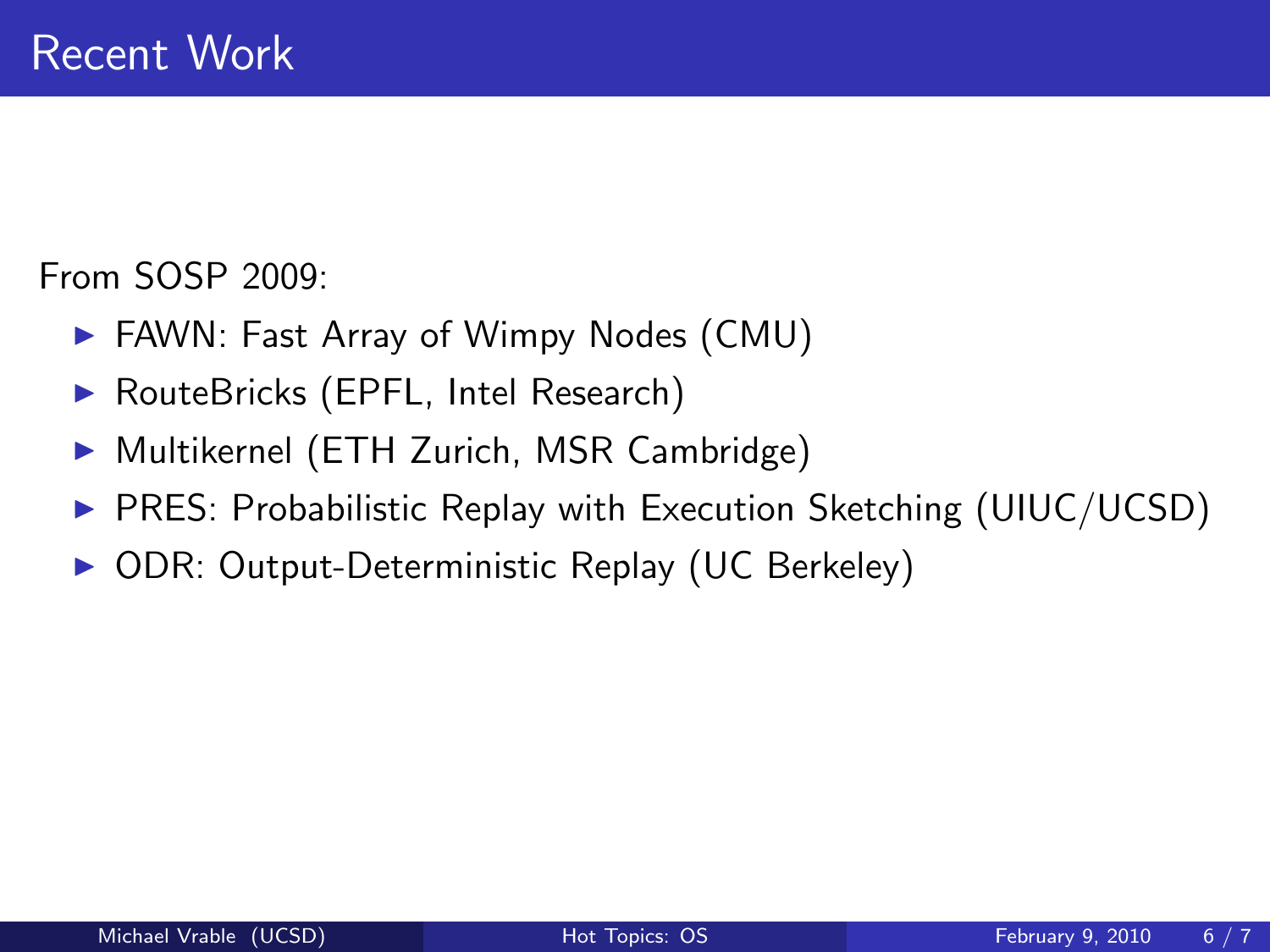- $\blacktriangleright$  FAWN: Fast Array of Wimpy Nodes (CMU)
- ▶ RouteBricks (EPFL, Intel Research)
- ▶ Multikernel (ETH Zurich, MSR Cambridge)
- $\triangleright$  PRES: Probabilistic Replay with Execution Sketching (UIUC/UCSD)
- ▶ ODR: Output-Deterministic Replay (UC Berkeley)
- ▶ Tolerating Hardware Device Failures in Software (University of Wisconsin Madison)